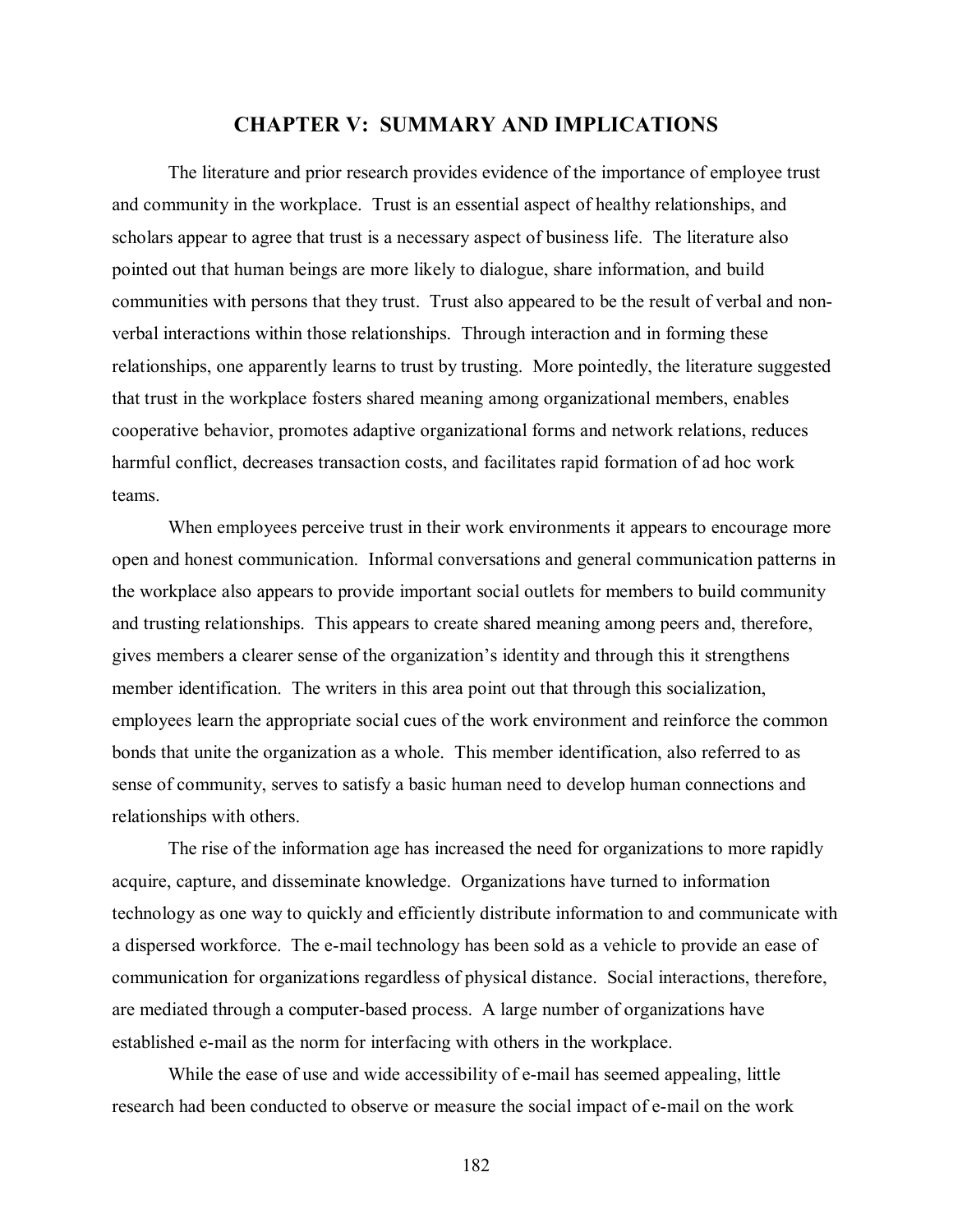environment and the employee relationships within organizations. E-mail could be seen as a technology that eliminates the need for humans to be in the same physical proximity to communicate with one another. E-mail also provides the capacity to leave written messages and other written documentation to another person who is not physically present. Despite all the positive aspects of e-mail, many people in organizations have chosen the utilization of e-mail over face-to-face dialogue even when their fellow employees are in close physical proximity to them.

Thus, as the literature implied, it would appear that the abundant use of e-mail in the workplace hinders the ability of colleagues to have informal conversations, interpret non-verbal cues, and satisfy their basic human needs to connect with others. Since e-mail is capable of spreading the information it could also be seen as eliminating the need for people to share the same physical space and interpret non-verbal cues present in face-to-face conversations. Therefore, to scholars who observe human behavior, this automatically raises the question of whether the use of e-mail decreases feelings of trust and community among organizational members.

This research was conducted to explore this workplace phenomenon and its relevance in the social schema of a work environment. Specifically, the research was conducted to learn more about the relationships between e-mail, organizational trust, and psychological sense of community. Two questions guided this study: (1) Within the organization, how does physical proximity to others in the workplace relate to the amount of communication received from and sent to others through the selected channels for specified employment levels? (2) Within the organization, how does the amount of e-mail communication received from and sent to others, and the physical proximity to others, relate to organizational trust and psychological sense of community for specified employment levels? (a) What is the relationship between e-mail communication and organizational trust? (b) What is the relationship between e-mail communication and psychological sense of community in the workplace? Of course, individual characteristics and organizational environment could be important too.

#### **V.1 Summary and Evaluation of Methodology**

Three hundred and fifty-one (351) employees from a large international organization responded to a questionnaire that included 3 valid and reliable instruments of trust and sense of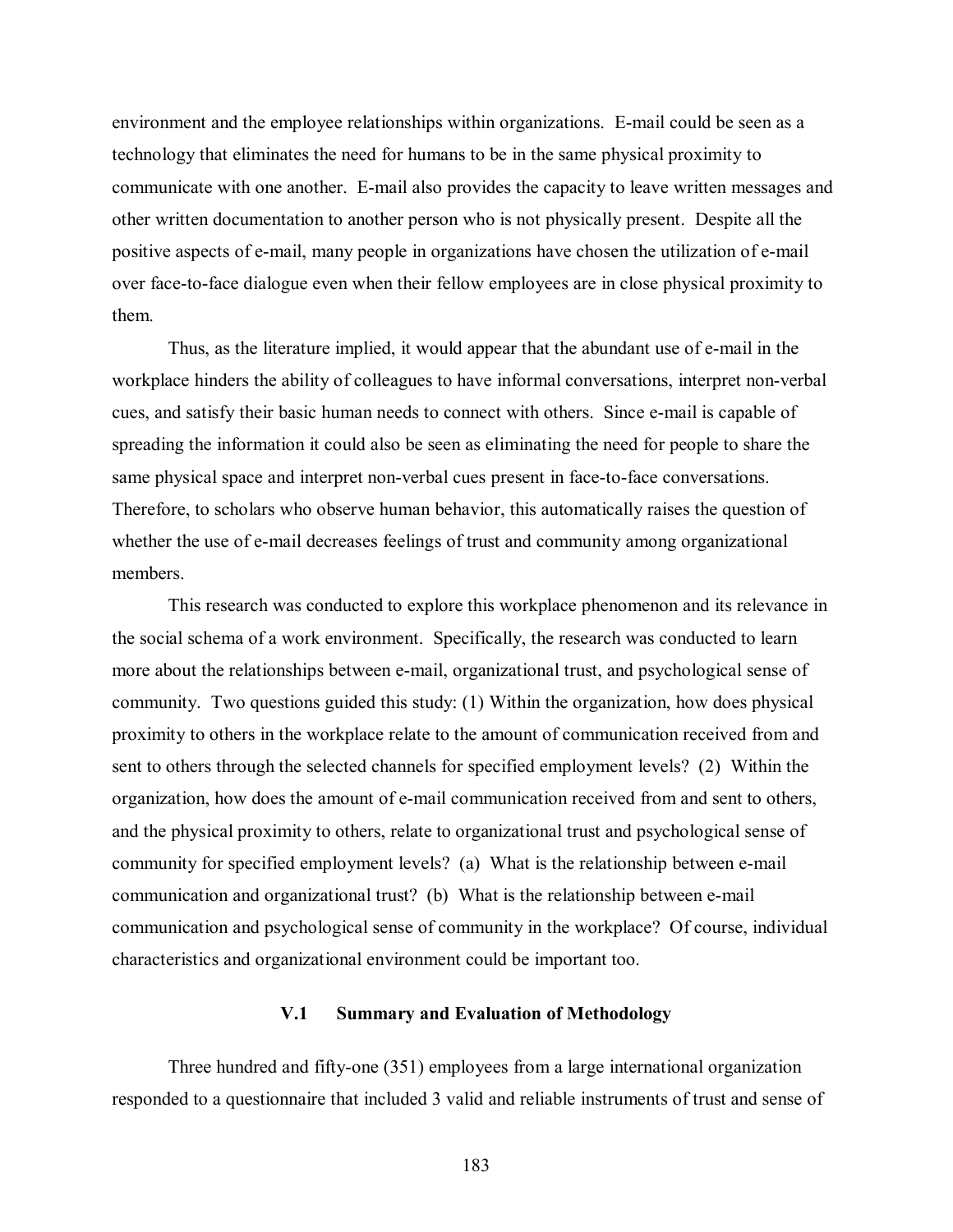community. Study participants were professional, white-collar employees from one of the three operational teams within the public sector business segment of the selected organization. Respondents included individuals in staff, management, and top management positions. Because of the nature of the work environment and the dispersed population, the data were collected through an electronic questionnaire distributed through e-mail. Participants received an introductory e-mail from each of the operational team leaders. This introductory message explained the intent of the study, use of the data collected, and the confidentiality agreement. Participants were also provided with an approximate date for distribution of the questionnaire and a specific deadline for completion. Several days following, participants received another email message from their respective team leaders with a link to the research questionnaire. The link contained an introductory letter with specific information about the study, an informed consent document that explained participant's rights and responsibilities, and the research questionnaire. Participants were given 3 weeks to complete the questionnaire. Approximately mid-way through the time period for the return of the questionnaire, a reminder e-mail message was sent out to participants. Each participant freely elected to provide responses for this study, and participants were able to end their involvement at any time during the study.

After participants completed the questionnaire, the responses from all questionnaires were electronically processed on a Microsoft EXCEL spreadsheet. Confidentiality was maintained because no information was revealed about the identity of participants and their responses. The Microsoft EXCEL spreadsheet data were transferred to an appropriate data set for use with the SPSS. The data were examined manually for completeness.

The analysis of the data consisted of a three-phased approach. In the first phase, or the preliminary analysis of the data, frequency distributions were determined and descriptive statistics were performed. Frequency distributions on gender, age, education level, time in organization, level in organization, team in organization, and work location were examined to gain a preliminary insight into the sample. Descriptive statistical methods were used to determine the Cronbach alpha scores and the standard deviations for the trust in supervisor, trust in organization, and psychological sense of community measures selected for this study. The same descriptive analyses were performed for the physical proximity to others and communication channel items. Percentages for these items were also calculated.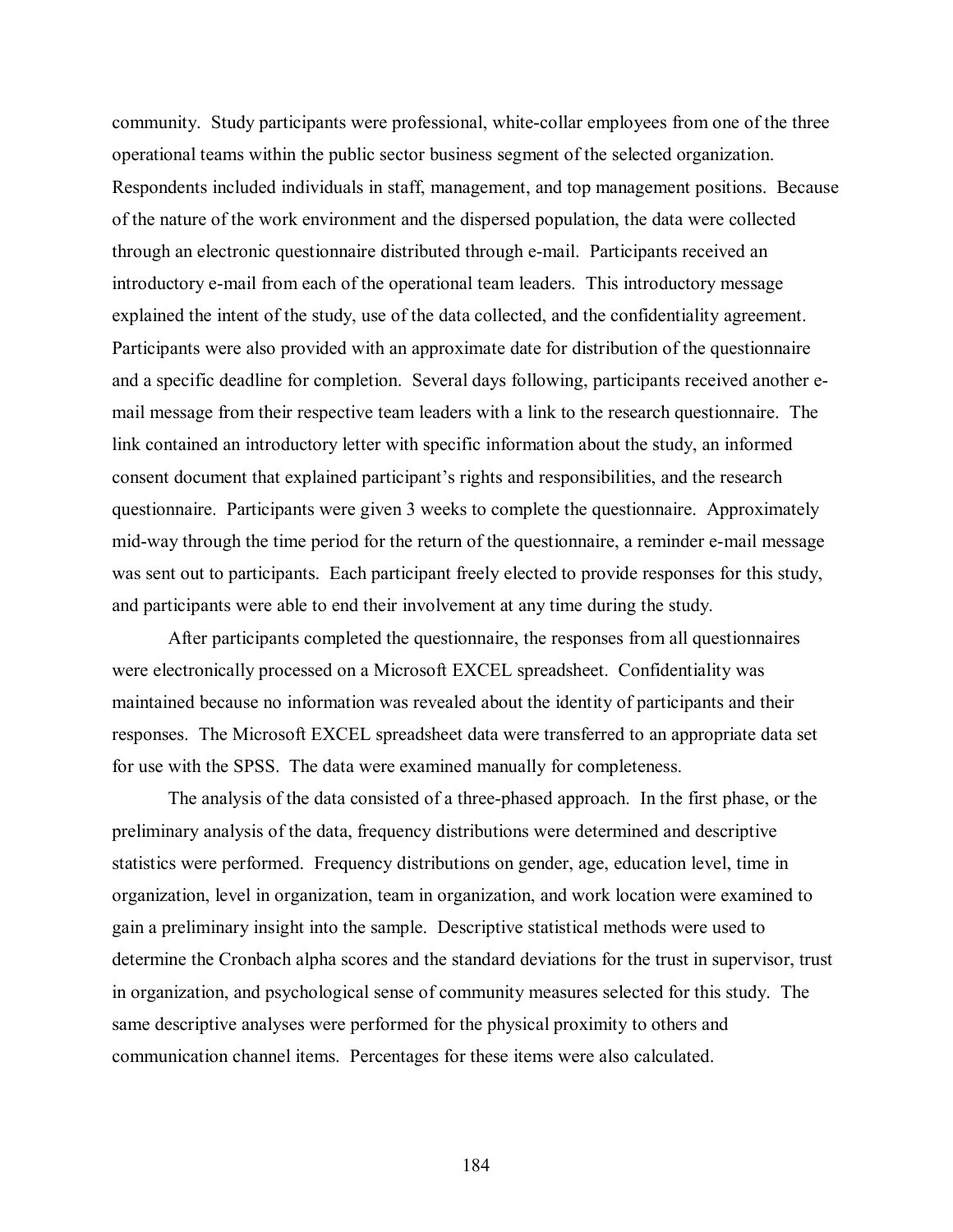In the second phase, bi-variate analyses were performed to examine the relationship between physical proximity to others and the use of various communication channels. Gammas were used to determine how specified employment levels used the four communication channels. The same analyses were conducted to examine the use of the four channels by work location, education level, and other important variables.

The trust and psychological sense of community in the workplace items were averaged to create the three scale scores. Correlation analyses were performed using these scales and selected demographic data. Based on these preliminary results, several of the demographic variables (i.e., age, time in organization, and education level) were recoded to facilitate further analyses. Several gammas were performed to re-examine the recoded variables and their relationship to the distributions of the four selected communication channels.

There were minimal differences between scores related to the items "received from" and "sent to" others, so these items were combined to obtain a total communication score for each communication channel. Descriptive statistics were used to determine the means and standard deviations for these variables. A correlation analysis was performed for each of the selected employment levels to examine the relationship between the three scales and the communication across the four channels. One-way analyses of variance (ANOVA) were run where appropriate to examine total communication volume by physical proximity, work location, gender, age, time in organization, employment level, team in organization, and education level. The mean differences for the significant relationships of these items were examined. Appropriate one-way ANOVAs were performed with the three scales and selected demographic items (including the recoded items), and the mean differences for the significant relationships of these items were examined.

While the sum of total communications among the four media resulted in significant relationships with the three scales, the primary focus of this research was to examine e-mail communication. Therefore, a communication ratio was created to examine the relationship of email compared with the three other communication channels. Descriptive statistics were used to obtain means and standard deviations on the communication ratios for the four employment levels. Correlation analyses were used to determine the communication ratio for each of the selected employment levels and the three scales. One-way ANOVAs were performed using the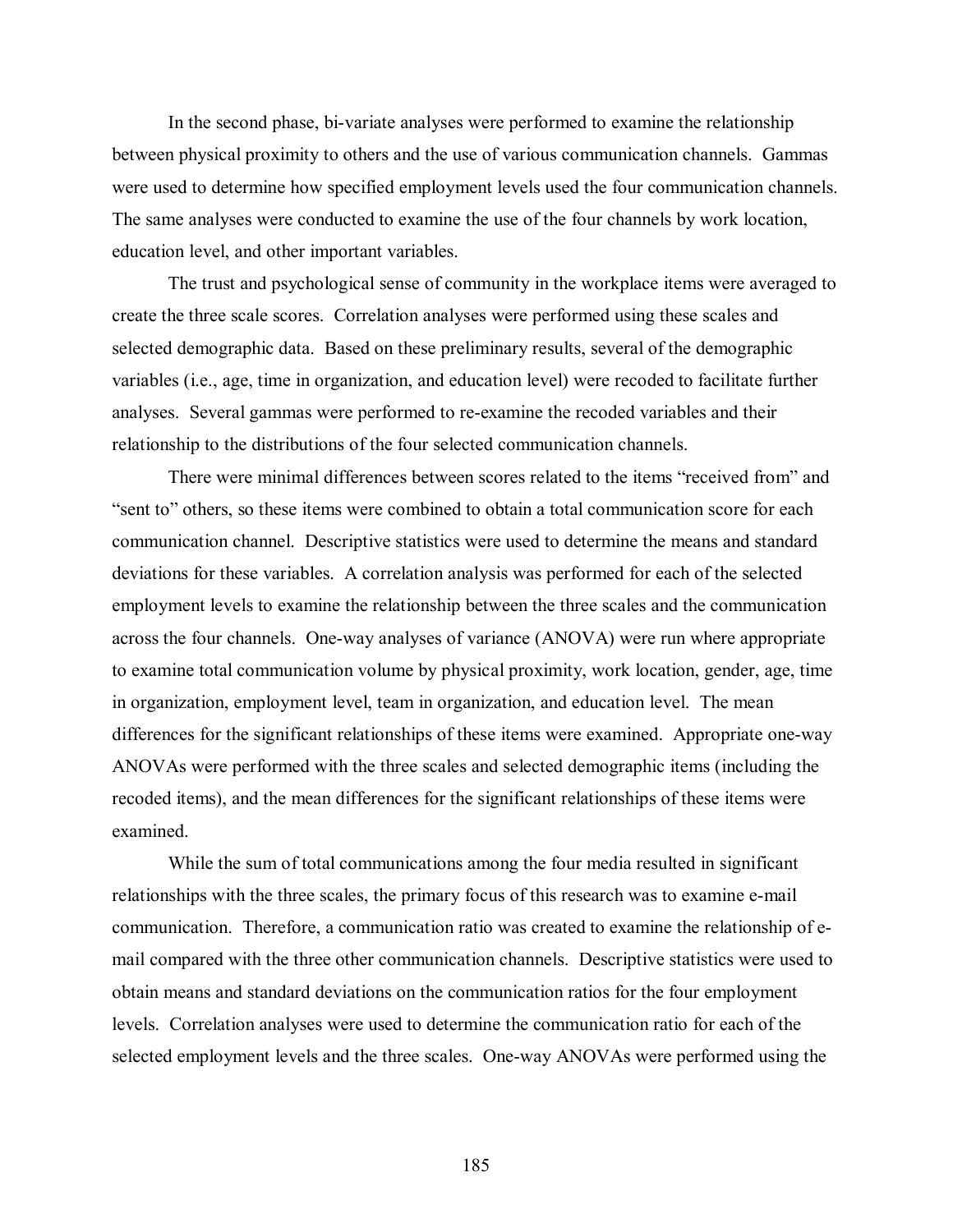communication ratios and selected demographic data. The mean differences for the significant relationships of these items were examined.

For the third phase of the data analysis, the GLM statistical method was used to perform the multiple variable analyses. This model, unlike multiple regression analysis, allowed for the simultaneous presentation of results for continuous and categorically independent variables. The purpose for using the GLM was to draw inferences about which independent variables were related to the communication ratios as well as to the trust and psychological sense of community variables.

Initial GLMs were investigated to determine the relationship between the respondents' communication patterns by the communication ratios and the factors that could influence these ratios. The results were examined to identify significant relationships. Many of the independent variables used in the original GLMs were eliminated because of their lack of significance, resulting in a reduced set of more important independent variables for the communication ratios and scales. These reduced sets of independent variables were used to create the final models. The examination of the communication ratio for colleagues and immediate supervisor showed that only continuous variables were significant, thus these GLMs reduced to regression analyses.

Overall, the methodology selected for use in this study was sufficient. The three measures were reliable and valid, and the use of the instruments appeared easy to understand and their lengths appropriate. However, the field remains limited in its choice of instrumentation to examine trust and sense of community. Given the importance of trust and community in the workplace, as evident in the literature, further research should be dedicated to improving the current measures available to researchers in this area. Also, more attention should be focused on developing a universal definition of the variables of trust and sense of community, especially as they pertain to workplace attitudes, behaviors, and relationships. The meanings of these terms are vague and they continue to foster debate among scholars. And, without a universal definition, these issues may continue to impede the development of instruments that can accurately measure them and their influence in workplace relations.

The difficulty with defining trust and community may be further complicated by the inability of participants in research to clearly point to the phenomenon itself. For instance, participants in this study said that e-mail was often used as a "C.Y.A." mechanism in workplace relations. This perceived need by employees to keep a paper trail of their communication with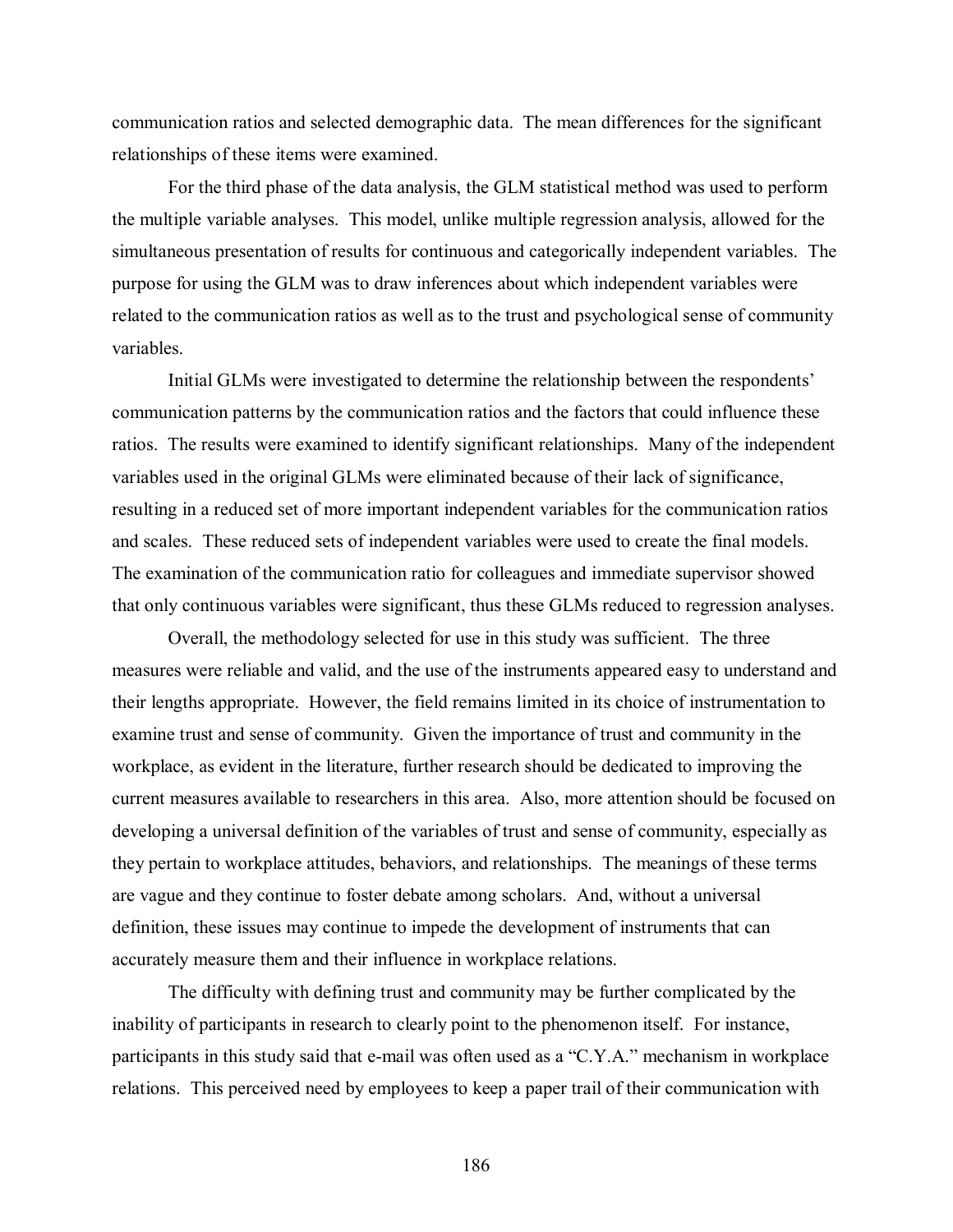others in the workplace may be related to their feelings of trust of their peers and management, but clearly identifying their actions to feelings of distrust may be more complex. Therefore, future research in this area may be best conducted using case study methodology where participants could be interviewed and observed over a period of time.

## **V.2 Summary and Implication of Findings**

 The concept of trust in human relationships has gained much attention over the past decade. The majority of the trust literature focuses on the definition of trust, and the development and maintenance of trust. Most scholars agree that trust is developed and maintained through dialogue and socialization, including verbal and nonverbal social cues. The literature suggests that individuals share information and build communities with persons they trust. Within an organizational environment, higher degrees of trust enhance the discovering processes and, ultimately, the ability of groups and organizations to fully function. Communication among members in an organization helps to build common bonds, shared meanings, and a sense of community. Community is created in environments that encourage open and honest communication among their members.

Technology has changed the need for organizational members to meet face-to-face to simply pass information. E-mail communication is a tool that enables members of an organization to communicate with one another despite differences in time and location, and it is used in a vast majority of corporations. While e-mail communication provides many advantages, the literature in this area suggests that this tool may limit the opportunities for organizational members to dialogue and create relationships with one another. Thus, one might question whether decreased opportunities to engage in informal face-to-face conversations with others in the workplace would result in decreased levels of trust and feelings of community. Despite the research underscoring the importance of socialization and communication in building trust and creating community in the workplace, there is a paucity of research that specifically addresses the relationship between e-mail, organizational trust, and sense of community.

This exploratory research was conducted to learn more about the use of e-mail communication in the workplace and to observe its interaction with trust and sense of community. The first of the research question was aimed at learning more about the relationship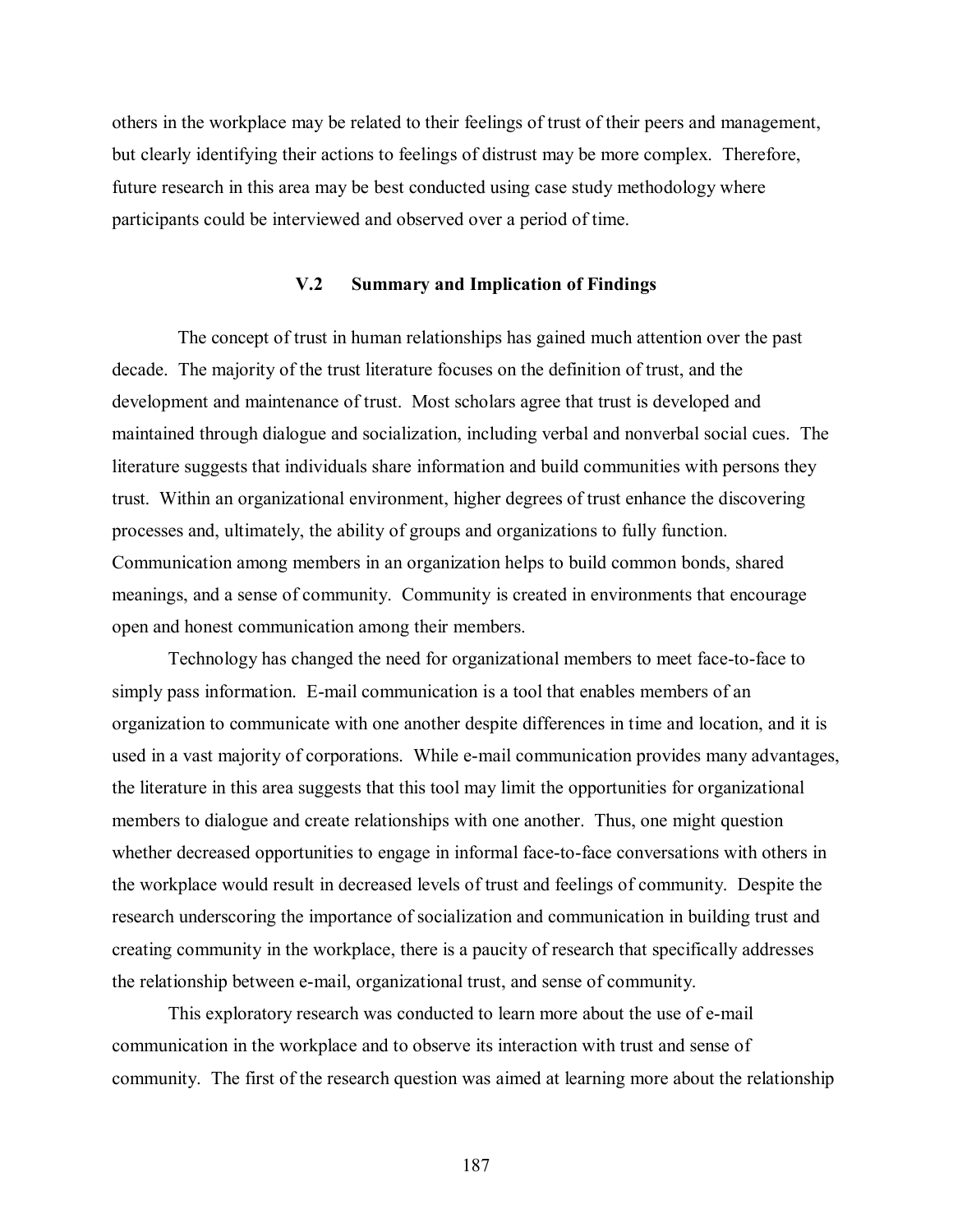between physical proximity to others in the workplace and the amount of communication received from and sent to others through the four selected communication channels for the specified employment levels. This question was developed from extensive observation of workplace behavior. It was expected that e-mail would be used to communicate with others that are located at a distance. However, in observing members in the sample organization, it appeared that employees elected to use e-mail to communicate with others that were in close physical proximity. As anticipated, the findings from this research showed that e-mail is the primary means by which the specified employment levels communicated with others in the workplace. Face-to-face was the second most frequently used medium for communicating with others. The use of the telephone and paper were used less frequently.

In the organization selected for this study, employees that were located closer in physical proximity to others in the workplace used significantly more face-to-face communication. The majority of employees were physically distant to very distant from their top management. Most respondents used more face-to-face communication with their colleagues and immediate supervisor than with top management. Similarly, employees that were located at headquarters rather than entirely off-site used significantly more face-to-face communication in interacting with their immediate supervisor.

There were differences in the use of face-to-face communications regardless of location by employment type. For instance, staff and management used face-to-face communications more with others that were located in close physical proximity, while top management tended to use face-to-face communications only with their immediate supervisor when they were located in close physical proximity. The majority of persons in top management positions were physically distant from employees other than their immediate supervisors. Thus, most top management relied on media other than face-to-face communications to interact with employees.

While face-to-face communication was used among employees that are physically close to one another, e-mail was used regardless of close or distant physical proximity. All employment types (i.e., staff, management, and top management) use e-mail to communicate with other employees in both close and distant physical proximity. However, employees that sat close to one another communicated more with each other than employees who were distant from one another. E-mail communication among all four types of employees was also found to have a significant relationship with work location. Significantly more e-mail was used to communicate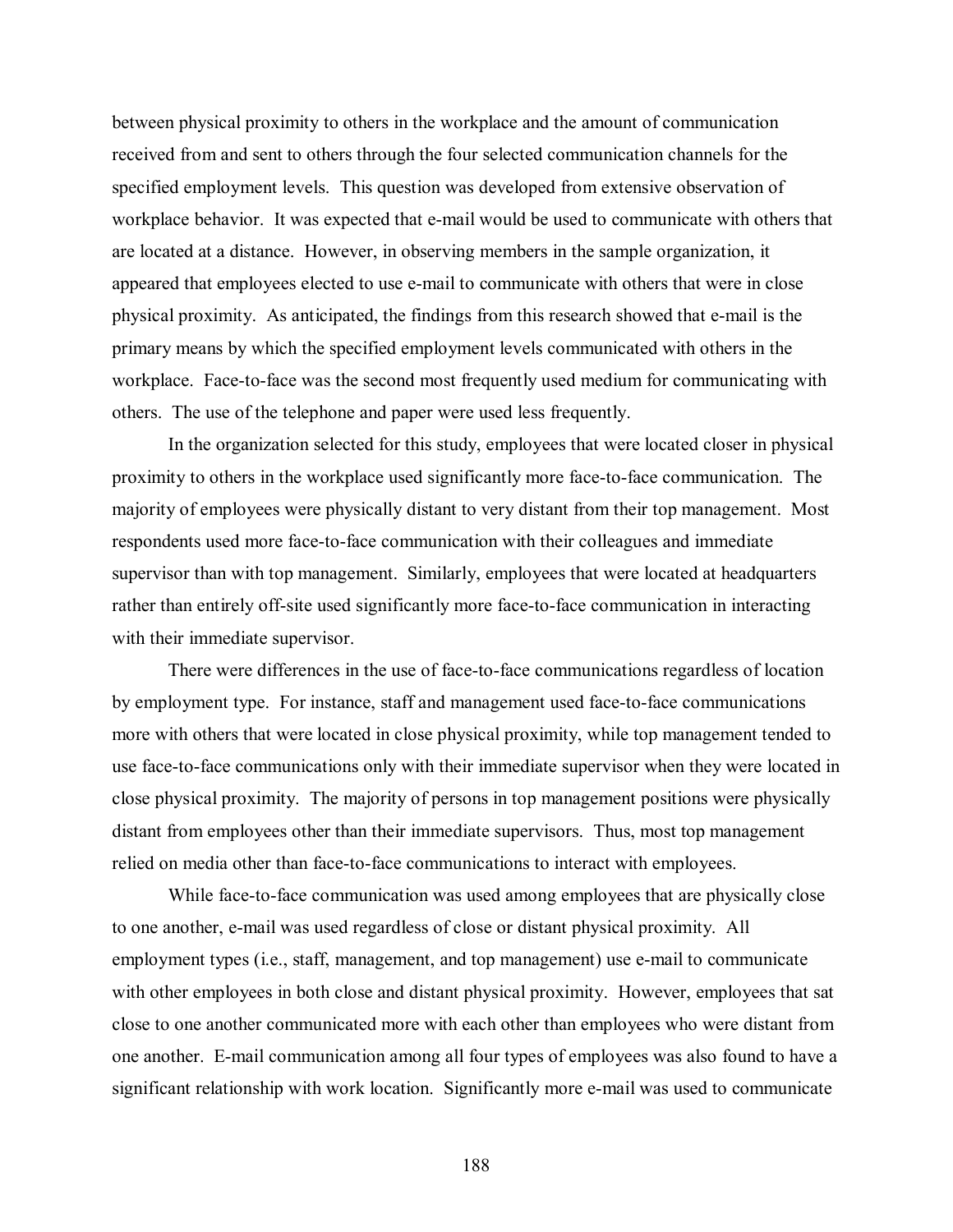with colleagues, other colleagues, and immediate supervisor by those employees located at headquarters versus those located entirely off-site.

The analyses of the data also revealed relationships between selected demographic variables and the use of e-mail. Employees between ages 21 and 30 years used more face-toface and e-mail to communicate with their colleagues and immediate supervisor than their older counterparts. This finding may be because of the importance of the employee−supervisor relationship in the early years of one's career. For instance, younger employees may need to seek more guidance and direction from their immediate supervisors than their more seasoned peers. The use of more e-mail by younger employees may also be a reflection of their preference in medium and their natural tendency to use communication technology because of increased exposure to the tool. As the younger employees move into management and top management positions, the trend toward using e-mail to communicate with others may become more pervasive.

Males and females at various levels used different amounts of e-mail. For instance, males in staff and management positions used e-mail more than their female counterparts. However, as males and females reached top management positions, females used significantly more e-mail than males. Also, the three teams used different amounts of e-mail. Team 3 consistently used more e-mail than Teams 1 and 2. There were differences in the gender distributions on the three teams. The most apparent difference was between males and females on Team 3. As female members of Team 3 advanced in level, so did their e-mail communication. In contrast, males on Team 3 decreased the amount of e-mail as they advanced in rank. While the communication ratios of males and females on Team 1 were different, there was some consistency in their communication patterns as they advanced in level. Team 2 showed relatively little difference between males and females in staff and management positions. However, as males moved into top management, their use of e-mail communication increased. Unfortunately, not enough data were available to gauge the communication ratio for Team 2 females in top management positions. While this was an exploratory study, these findings suggest that the differences in gender may be reflected in the amount of e-mail used.

The intent of the second research question was to examine the relationship between physical proximity, the amount of e-mail communication, and organizational trust and psychological sense of community in the workplace. The findings revealed that the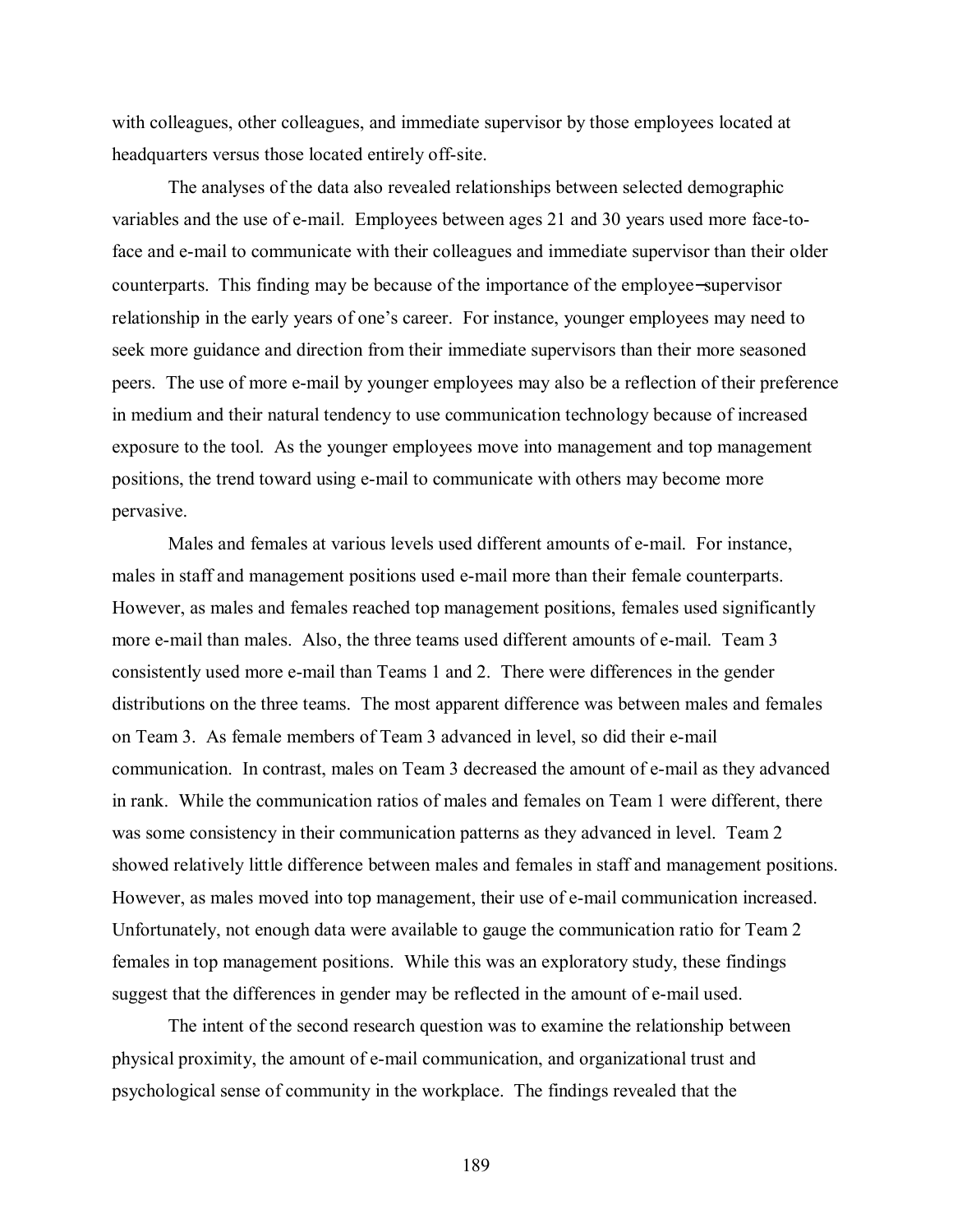communication ratios, developed to measure the amount of e-mail versus the three remaining media, were not important intermediate variables for explaining organizational trust and psychological sense of community in the workplace. More e-mail and less communication through other media, thus, did not necessarily relate to organizational trust and sense of community in this study. On the other hand, factors other than communication medium, like team culture, influence feelings of trust and sense of community among employees.

First, Team 3 had significantly less trust in their supervisor than Teams 1 and 2, and the relationship of gender to trust in supervisor differed by team. Females on Teams 1 and 3 had less trust in supervisor than males. Males on Team 2 had less trust in supervisor than females. As noted above, males and females in staff and management positions on Team 2 showed relatively little difference in communication patterns until they advanced in position. Further analyses showed no other significant relationships existed between the communication ratios, team in organization, gender, and trust in supervisor. The differences among teams and genders for trust in supervisor may indicate underlying cultural issues within the teams.

Second, as employees advance in the organization, trust in organization appears to increase. This finding may result from management and top management having more invested in the organization than staff. For instance, staff tends to be younger at the beginning of their careers, and may seek new opportunities outside the organization. On the other hand, management and top management may be more seasoned and settled in their careers, and may seek stability and career growth within the organization. Also, organizational benefits, like bonuses, additional vacation time, social gatherings, and other amenities increase as one moves up the ladder and these trappings may foster greater feelings of trust in the organization among those in higher positions. It is also possible that those who seek to rise in the organization are inherently different than others.

As with the trust in supervisor, Teams 1 and 2 had significantly more trust in the organization than Team 3. As previously found, Team 3 had higher communication ratios for other colleagues and immediate supervisor, suggesting that Team 3 used more e-mail than Teams 1 and 2. In general, females tended to have less trust in the organization than their male counterparts. Females on Teams 2 and 3 had higher communication ratios than their male counterparts in communicating with top management. Females in top management positions on Team 3 had significantly higher communication ratios than their male counterparts for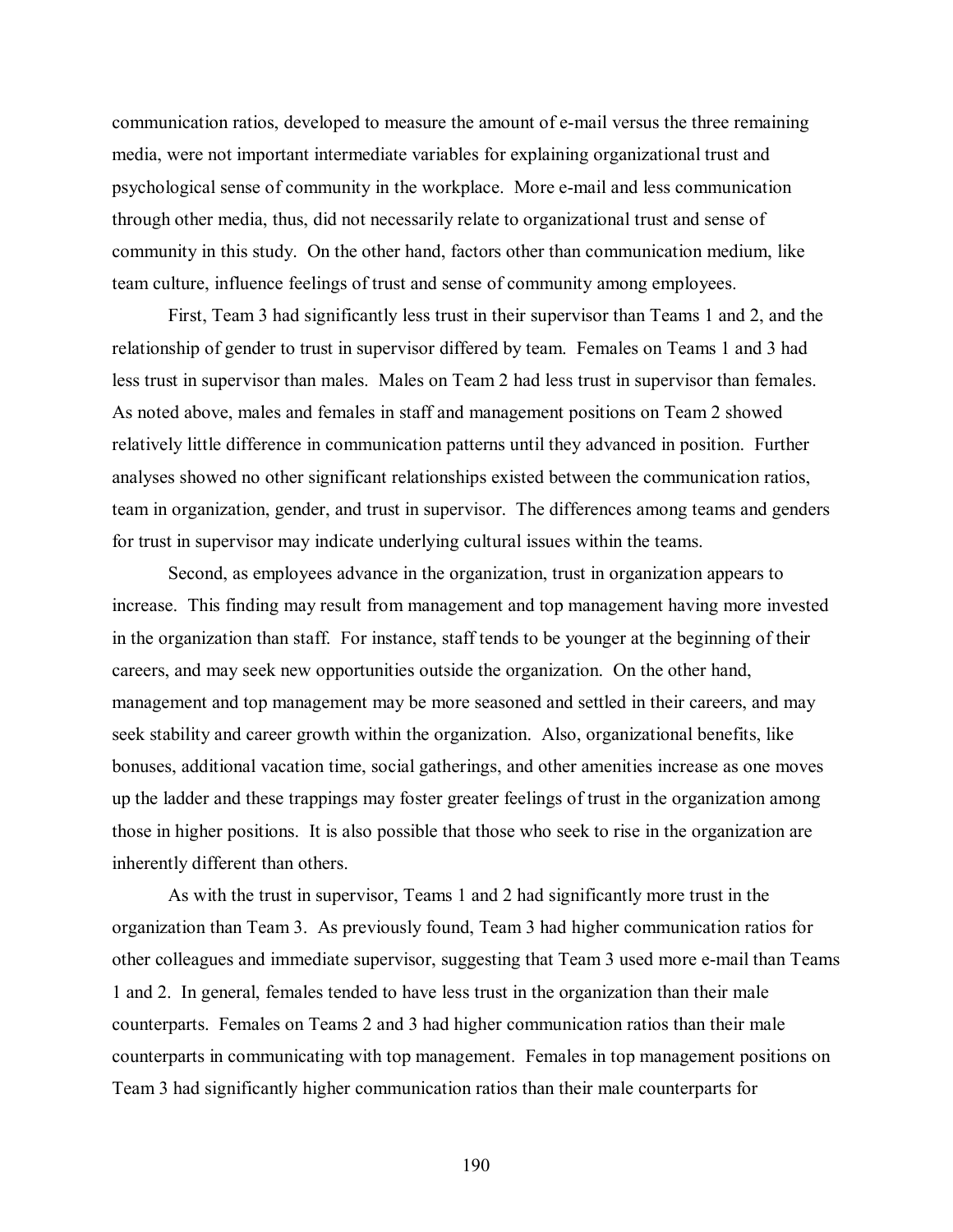communicating with other colleagues. These relationships between trust and gender appear to vary by age. Females 21 to 30 years old across the three teams had significantly less trust in the organization than males of the same age, and females 46 to 68 years old on Teams 2 and 3 had significantly less trust in the organization than males in that age range.

The communication ratios were not involved in any of these interactions. There also may be other interactions that cannot be detected. For instance, there appeared to be a pattern among higher educated employees outside of top management between the ages of 46 and 68 and the three scales. Although not statistically significant, these employees consistently showed a noticeable drop in trust and sense of community across all teams and with both genders. The parallels of these relationships are fascinating and worth additional exploration.

Third, consistent with trust in organization, level in organization did appear to relate to one's psychological sense of community. Top management had significantly more sense of community than staff and management. Similar to the data on trust in the organization, top management may also have a greater commitment to and investment in the organization that, in turn, may increase feelings of community. This also may reflect the organization's commitment to and investment in persons in top management positions. Those who have advanced in the organization may feel that their value to the organization has been affirmed. Lower level employees, especially new ones, may be less secure in this respect.

The correlations of all communication mediums to the three scales for top management were significantly related. This finding may indicate that top management already has a high degree of trust and sense of community and, due to the nature of their positions, communicate more through all communication channels. This may also suggest that more communication in general, rather than the type of communication medium, is related to organizational trust and psychological sense of community, particularly in receiving from and sending communication to top management. However, despite all the previous data, and the results of the trust scales, it was surprising not to find more variables with explanatory value for psychological sense of community.

 Overall, the findings from this research indicate, as expected, that e-mail was a widely used communication tool. As the results signify, e-mail was used despite close or distant physical proximity. Face-to-face communication, naturally, was used more between those in close physical proximity, but employees also choose to use e-mail to communicate with others in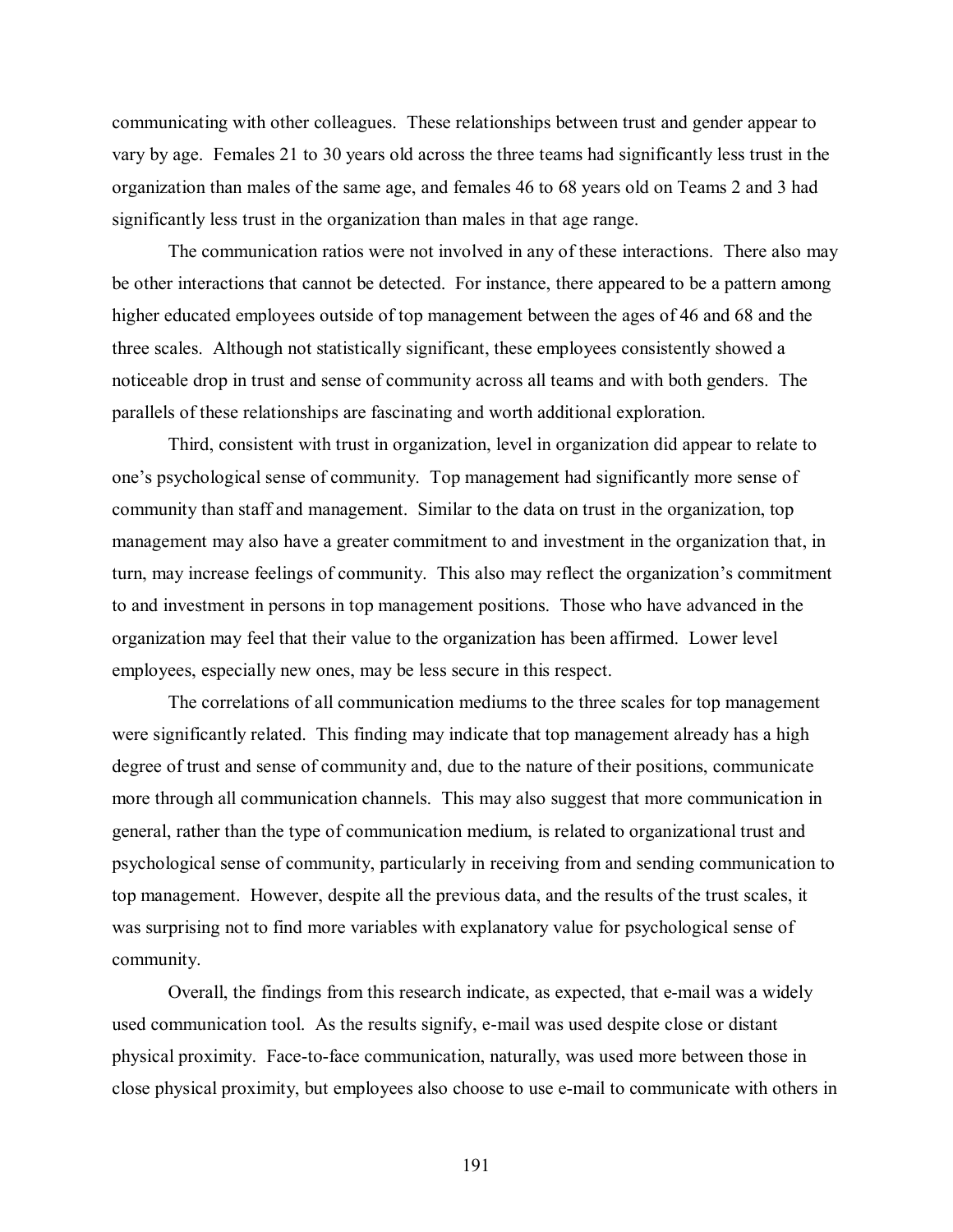close proximity. The inability to determine stronger relationships between e-mail and feelings of trust and community was disappointing. However, it did appear that factors other than the communication medium alone might have been influencing employees' feelings of trust and community in the workplace. The importance of these factors to respondents' feelings of trust and community may be worth further exploration.

The perusal of the participant responses to the open-ended questions, however, did surface an apparent frustration with e-mail. The inability to gauge tone and facial expressions, incapacity for dialogue, and loss of human context were all aspects of e-mail that these participant's narrative responses suggested were the weaknesses of this communication tool. Because communication plays such a vital role in relationship development and maintenance, it may be likely that the weakness of the human context in e-mail might, over time, influence employees' feelings of trust and community toward others in the organization and the organization itself.

Overall, the findings from this exploratory research uncovered interesting insight into workplace communication and its relationship to trust and community. First, e-mail was used regardless of the physical distance to others in the workplace, and e-mail was the most used communication medium in this work environment. Second, factors other than the communication medium play a role in the degree of trust and community reported by employees. The most apparent factors that may have influenced trust and community in the organization used for this study were the differences that appeared among the genders and teams. Females consistently reported lower levels of trust and community than males. Team 3 had less trust and sense of community than the other teams. Further research into these two areas may reveal additional discoveries about communication differences among the genders and the diverse team cultures. Third, the open-ended questions uncovered some of the challenges with e-mail use in the workplace. While many respondents highlighted the positive aspects of e-mail, it was clear that there was an equal amount of aggravation with the technology. A more extensive research study, possibly utilizing case method techniques, might provide greater insight into individuals' attitudes and feelings about e-mail.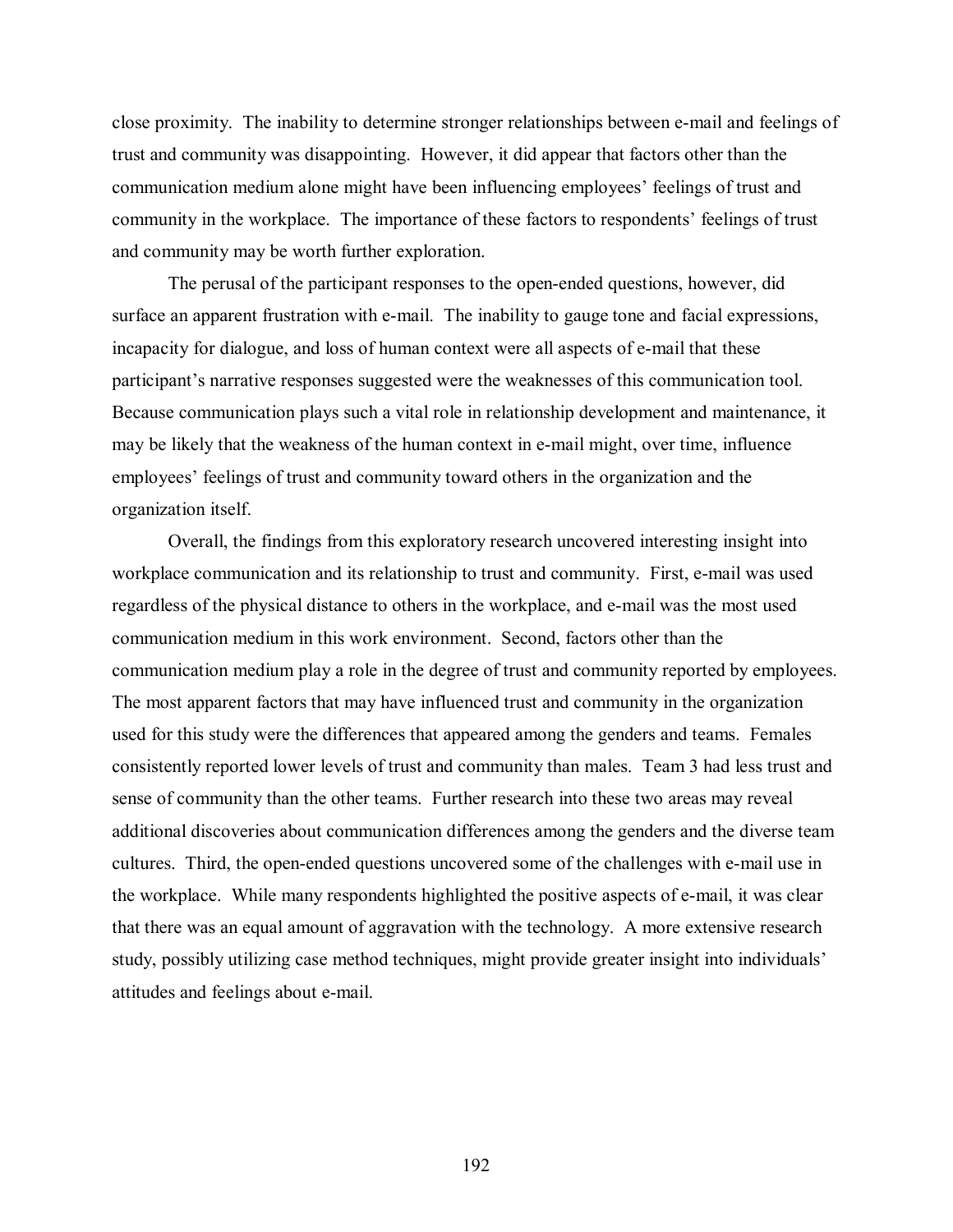# **V.3 Limitations of the Research**

 No research is without limitations, and this study is no exception. The most apparent limitation was that this was an exploratory study and it only examined one organization, making generalizations impossible. It would have been ideal to include other organizations in the study. However, because of the sensitivity of the research, it was difficult to find organizations available and willing to disclose employees' feelings of trust and community. Despite the selected organization's willingness to participate, constraints were set on the number of employees that could receive the questionnaire. These constraints limited the ability to conduct true sampling procedures because organizational leaders dictated the sub-teams that would receive the questionnaire.

 Another limitation of this study was the inability to track non-respondents. The research questionnaire was administered through e-mail, and responses were anonymously submitted to a database to ensure confidentiality. This method of confidentiality made it impossible to verify who responded and who did not respond, hindering the ability to determine the degree to which non-respondents were similar to respondents. For instance, the non-respondents may have been employees with more or less feelings of trust and community in the organization. However, without the ability to identify the non-respondents, this type of information could not be obtained.

 In addition to the issues with the sample, and the inability to track non-respondents, the questionnaire itself posed some limitations. The number of questions in this study could have affected the willingness of participants to respond. It might have been more efficient to combine the communication received from and sent to items from the outset, reducing the number of questions by half. Also, it may have been better to limit the number of employment types to only two—colleagues and immediate supervisor. A preponderance of the literature on workplace relations suggests that the colleague-immediate supervisor relationship is one of the more important associations linking individual's positive or negative feelings to the organization.

 While many scholars agree about the importance of trust and community in the workplace, there continues to remain debate about specific meanings and definition of the terms, and to some extent the terms are abstract. The inability to clearly identify definitions of trust and community complicates the development of sound and diverse measures. As obvious in the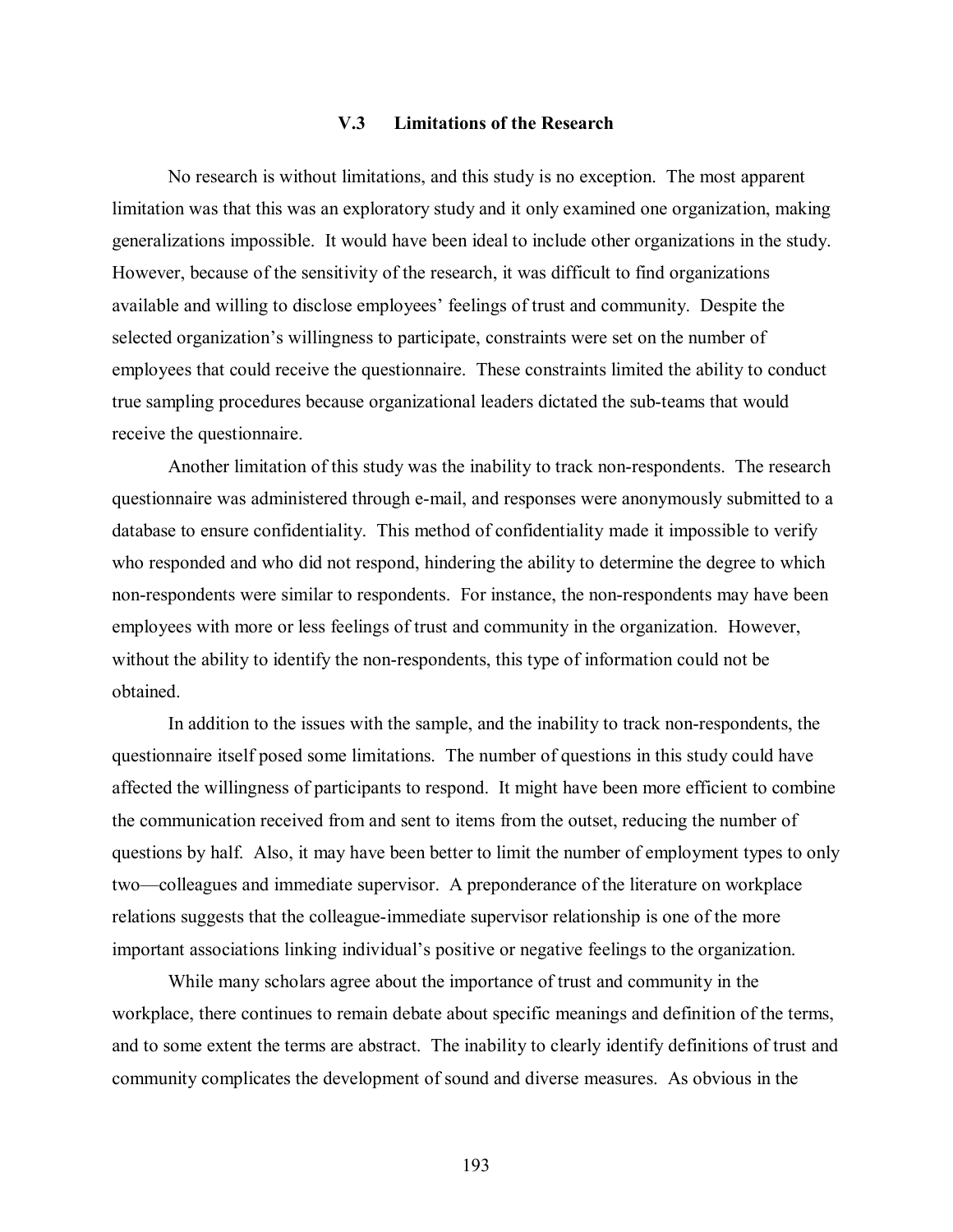literature, trust and community are two aspects critical to the human condition and human relations. This is especially true in the workplace where people spend countless hours with others and rely on one another to complete tasks. Therefore, it would be beneficial to learn more about trust and community in the workplace, particularly as it relates to more modern means of socialization and communication in the workplace. There is also a great amount of discussion about the difference between general communication and the process of just notifying people about important information.

## **V.4 Recommendations for Practice and Future Research**

 Even though no relationship was found between level of e-mail use and organizational trust and psychological sense of community in the workplace, e-mail is here to stay. Therefore, it is important for organizational leaders to understand its potential for long-term influence on organizational attitudes and behaviors. For instance, as younger employees advance in organizations, they may become over-dependent on this technology to communicate with others in the workplace, because this population tends to use such tools more already than its older counterparts. As found in this study, gender differences exist in communication patterns and attitudes about the organization. Also, teams within the same organization can differ in communication patterns and feelings about the organization. Therefore, it is essential to continue to explore the use of e-mail in the workplace as organizations grow and become more dispersed. These changes will force employees then to rely more on e-mail to foster and maintain relationships.

 The literature on building and maintaining trust consistently highlights the importance of socialization and communication. Adults learn to trust, previous research has confirmed, through regular and frequent interaction with others. As organizations use more and more technologies, it still will be vital to create frequent opportunities for employees that will be working together to interface and interact with one another face-to-face. The relationship of the "human moment" to the human condition and its significance in the workplace is an area that should continue to be explored. More research should focus on the aspects of adult learning in the workplace, especially as it relates to electronic communication. The findings from research in this area can assist organizational leaders in determining how much human interaction and the type of socialization their employees need.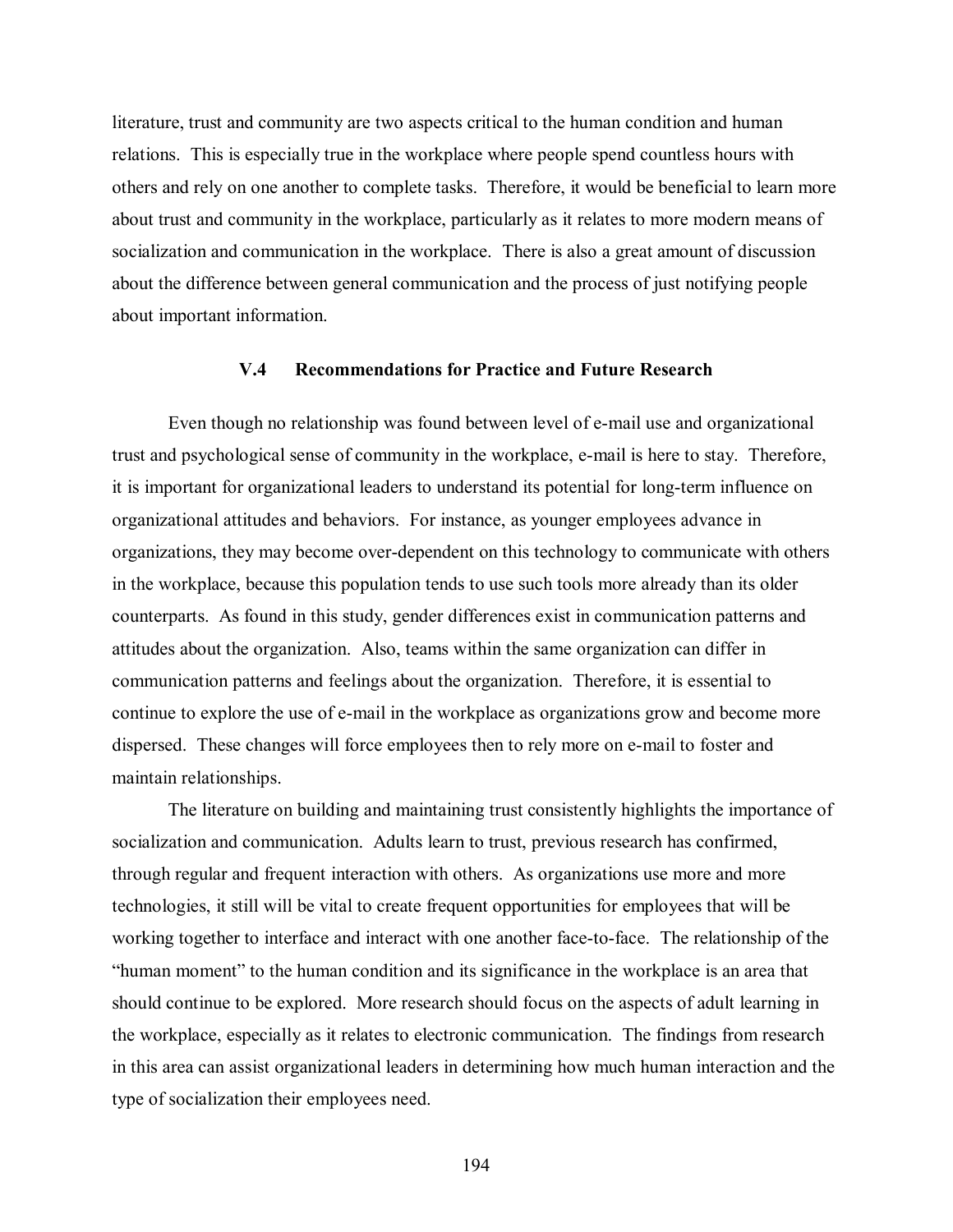Another area that should receive further attention is the proper use of e-mail communication. As indicated in the participant responses, e-mail messages can be misinterpreted and misunderstood because of the inability to gauge tone and observe facial expressions. This possible miscommunication may lead to more acts of incivility in the workplace, thus damaging the work relationship. More research should be conducted to understand what type of e-mail messages are perceived as positive and negative; what messages should be conveyed face-to-face rather than through e-mail; and what ways e-mail can be used to foster greater feelings of trust and community in the workplace. The findings from this type of research will help organizational leaders understand the communication needs of their employees and establish some guidance concerning civility in the workplace that would improve all employee relationships.

 New communication technologies, like instant messenger (also known as IM) and wireless handheld computers, are continuously being introduced into the work environment. Similar to e-mail, these technologies do not require face-to-face communication and may further limit opportunities for organizational members to build satisfying personal relationships. More research is needed to learn about the influence of these technologies on the human relations in the workplace. A deeper understanding of human needs—the balance between autonomy (the sense of separateness) and homonomy (the sense of connection)—would enable organizations to create opportunities for members to create relationships with one another while maintaining a level of independence.

## **V.5 Conclusion**

 Communication technologies are fascinating and, when used properly, can be effective tools for passing important information in organizations. As e-mail and other technologies become more prevalent in the workplace, it will be important for organizations to understand how these technologies influence employee attitudes and behaviors. It will also be essential for organizations to build opportunities for their employees to create relationships with one another. These human moments allow employees to socialize with others and build long-lasting relationships that benefit the productivity of the organization.

 This research provided insight into the dynamics of e-mail and its possible influence on employees' feelings of trust and community in the workplace. Results from this research